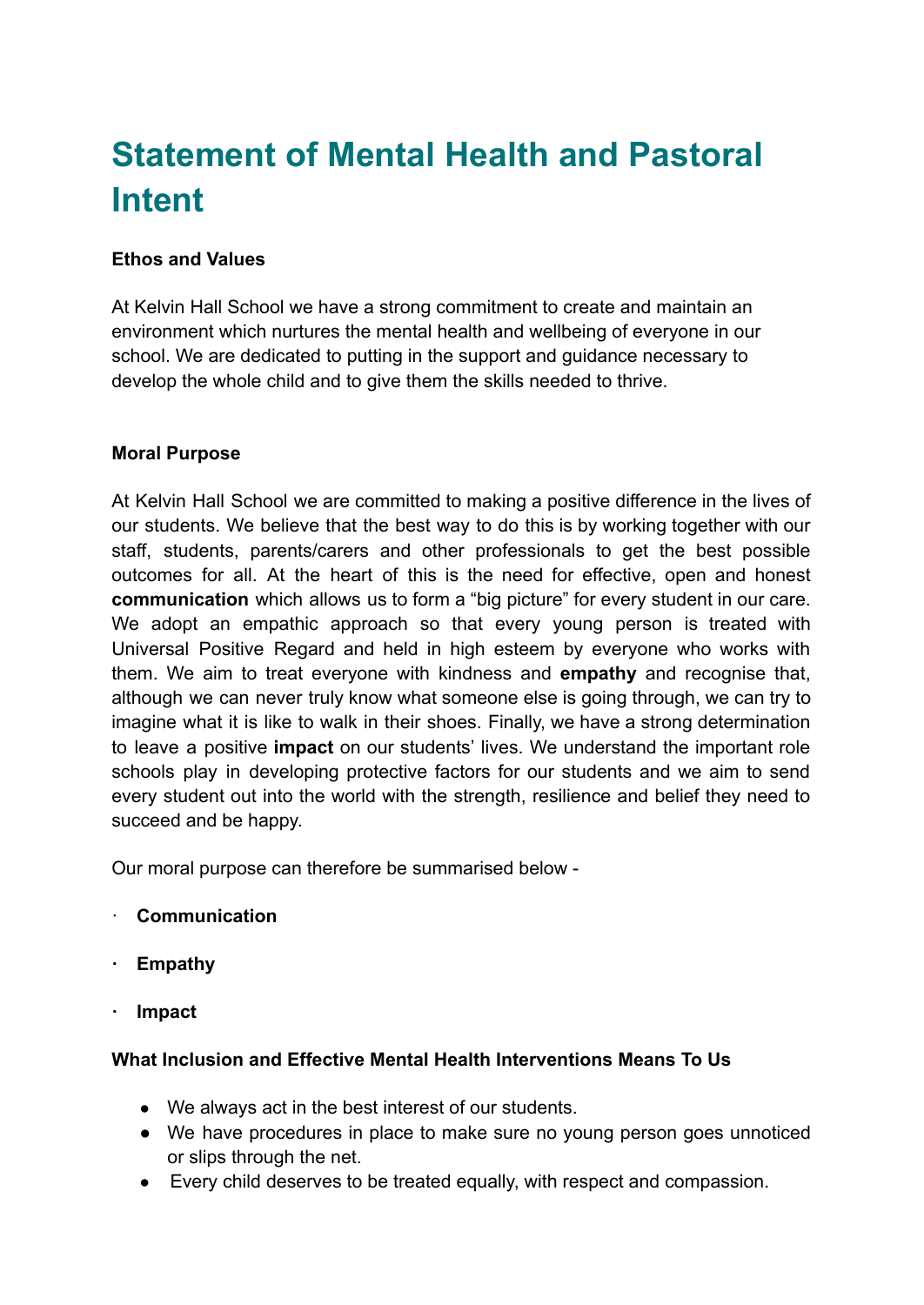- We value the importance of good attendance as having our students in school allows us to best educate and support them.
- Students and staff work best when they have a shared understanding of the same clear rules and consequences.
- We use evidence-based practice for our interventions and always seek help and support from appropriate specialist services when required.

#### **Expectations of Each Other**

- Clear communication within the bounds of confidentiality.
- Record keeping is kept current and shared with appropriate staff.
- Safeguarding Training is kept up to date and relevant.
- Key policies are read, understood and followed.
- Meet the needs of our students in the most effective way through a willingness to be flexible and amend working duties/practise.
- Speak to students, staff and each other with courtesy, respect and understanding.

## **SAFEGUARDING**

- Safeguarding students comes above everything else we do.
- All staff across the school have training annually with reminders throughout the year at briefings, staff meetings and inset days.
- All new staff have safeguarding training as part of their induction.
- All staff at the school recognise that safeguarding is everyone's responsibility, that they should have read and understood section one of Keeping Young People Safe in Education 2021, that early intervention is key and that context matters.
- We use the CPOMS system to record all safeguarding concerns securely.
- The DSL/DDSL and Pastoral Year Leaders are experts in this field supported by the rest of the Pastoral team.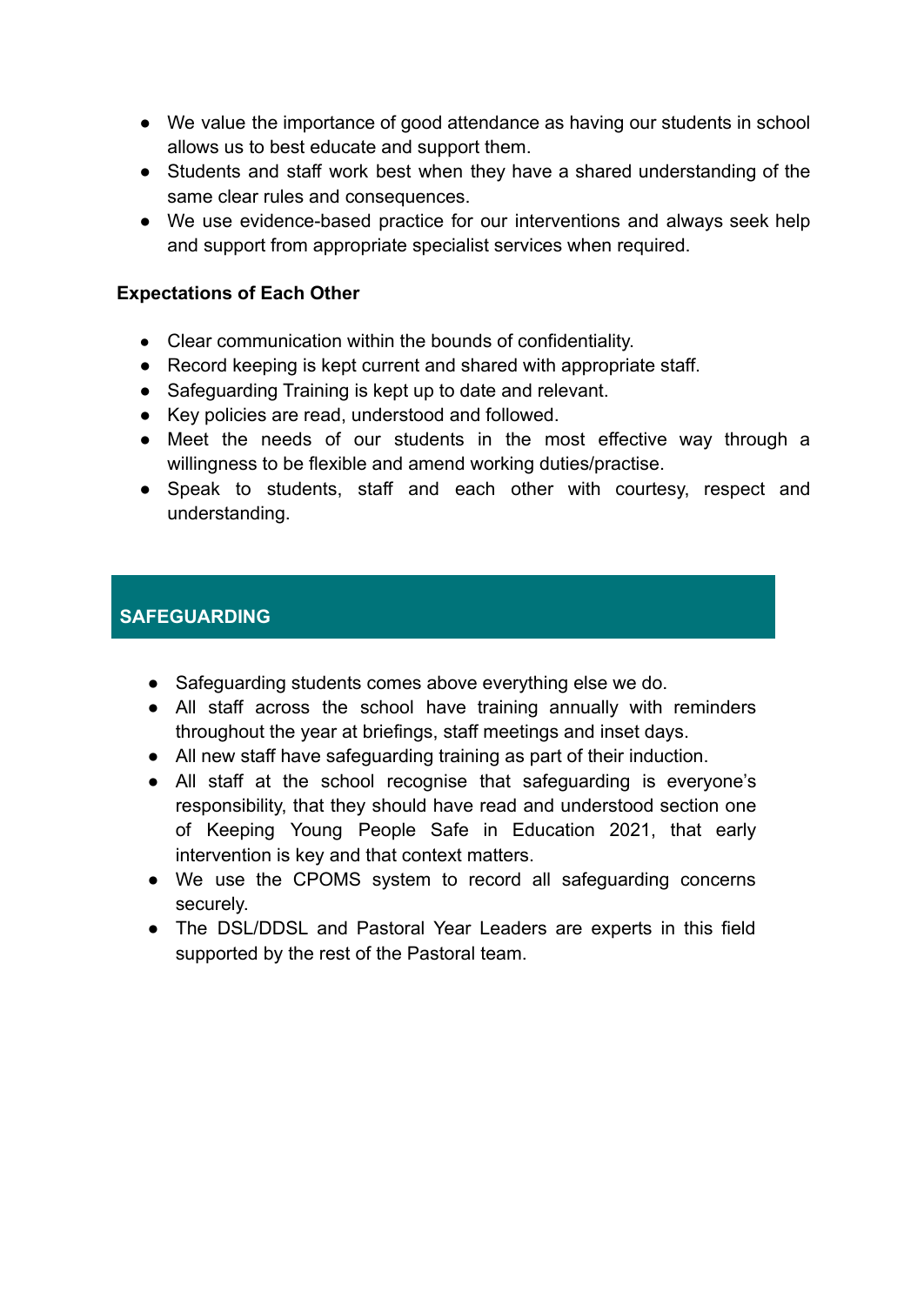## **ATTENDANCE**

- All staff have a role to play in ensuring each child attends school.
- We act quickly to identify students who have poor or low attendance and establish communication with parents/carers to begin to address any issues.
- Staff work together to remove barriers to good school attendance.
- We work together with external agencies to address and remove barriers to school attendance.
- We prioritise students who are classed as disadvantaged, SEMH or SEN, however, we are passionate about providing the same support to all students, irrespective of background.
- We follow the protocols which are in place, acknowledging that each child and situation is different and adjusting as required.

## **BEHAVIOUR**

- Good behaviour allows for teachers to teach and students to learn.
- We have a moral obligation to prepare young people for the rigours of work and life beyond education.
- We are here to educate the whole child, helping with their moral and personal development.
- We apply the protocols for each student, acknowledging that each child and situation is different and adjusting as required.
- We prioritise students who are classed as disadvantaged, SEMH or SEN, however, we are passionate about providing the same support to all students, irrespective of background.
- We make reasonable adjustments for students with special educational needs or vulnerable students.
- We have a support-based system; after each punishment we aim to add a level of support.
- We involve parents in supporting their child to improve their behaviour.